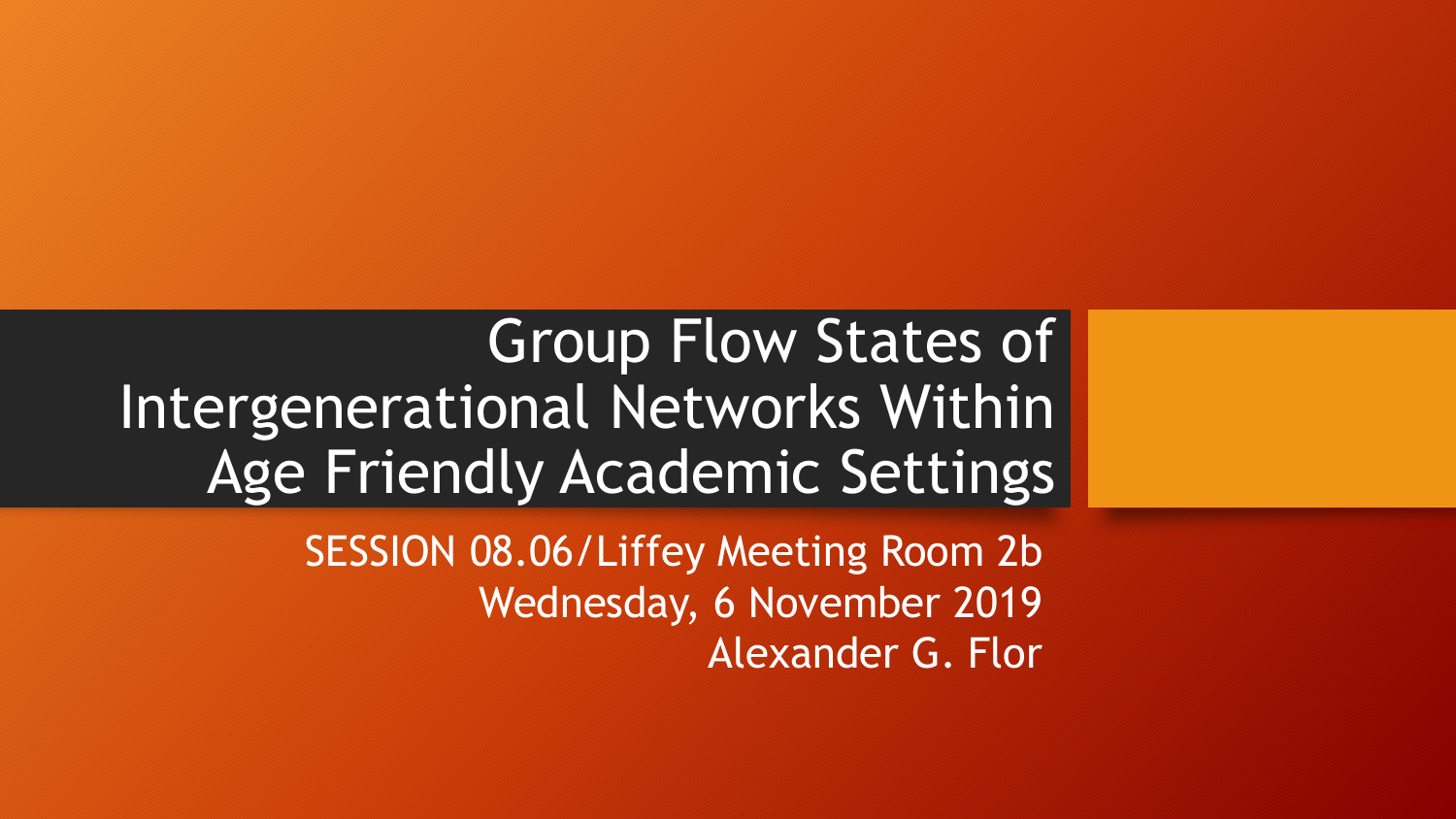### The Problem

Organizations emerge from communication. An online open university under intergenerational transition?

Does communication figure into the renewal, regeneration and evolution of a living organization? Is communication constitutive of an open university in its liminal moments of transition?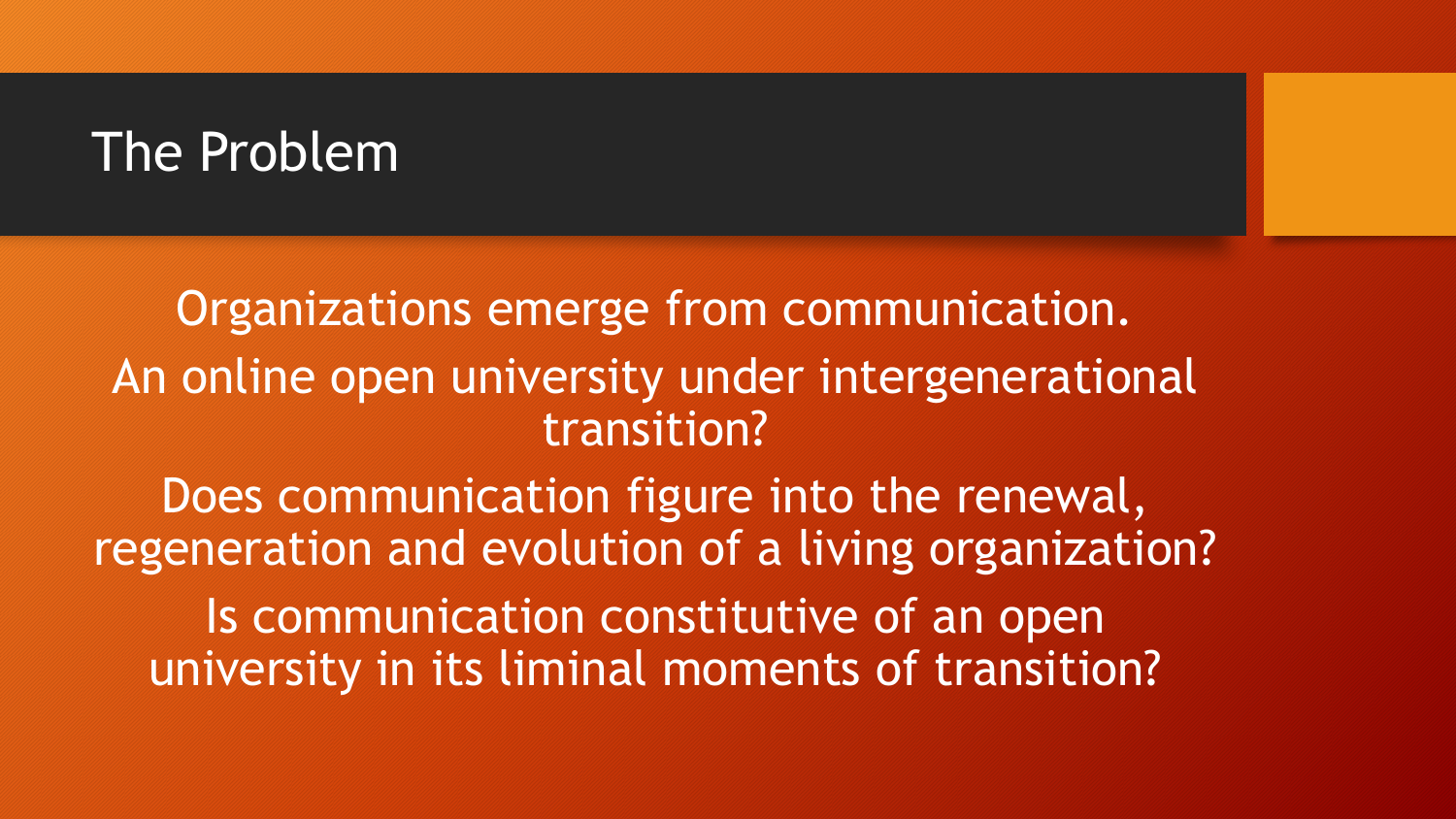# UP Open University

- 5<sup>th</sup> Constituent Unit of the University of the Philippines System
- UP's Cyber Campus
- 100% of its courses are offered on line
- Established a Faculty of Information and Communication Studies in 2004

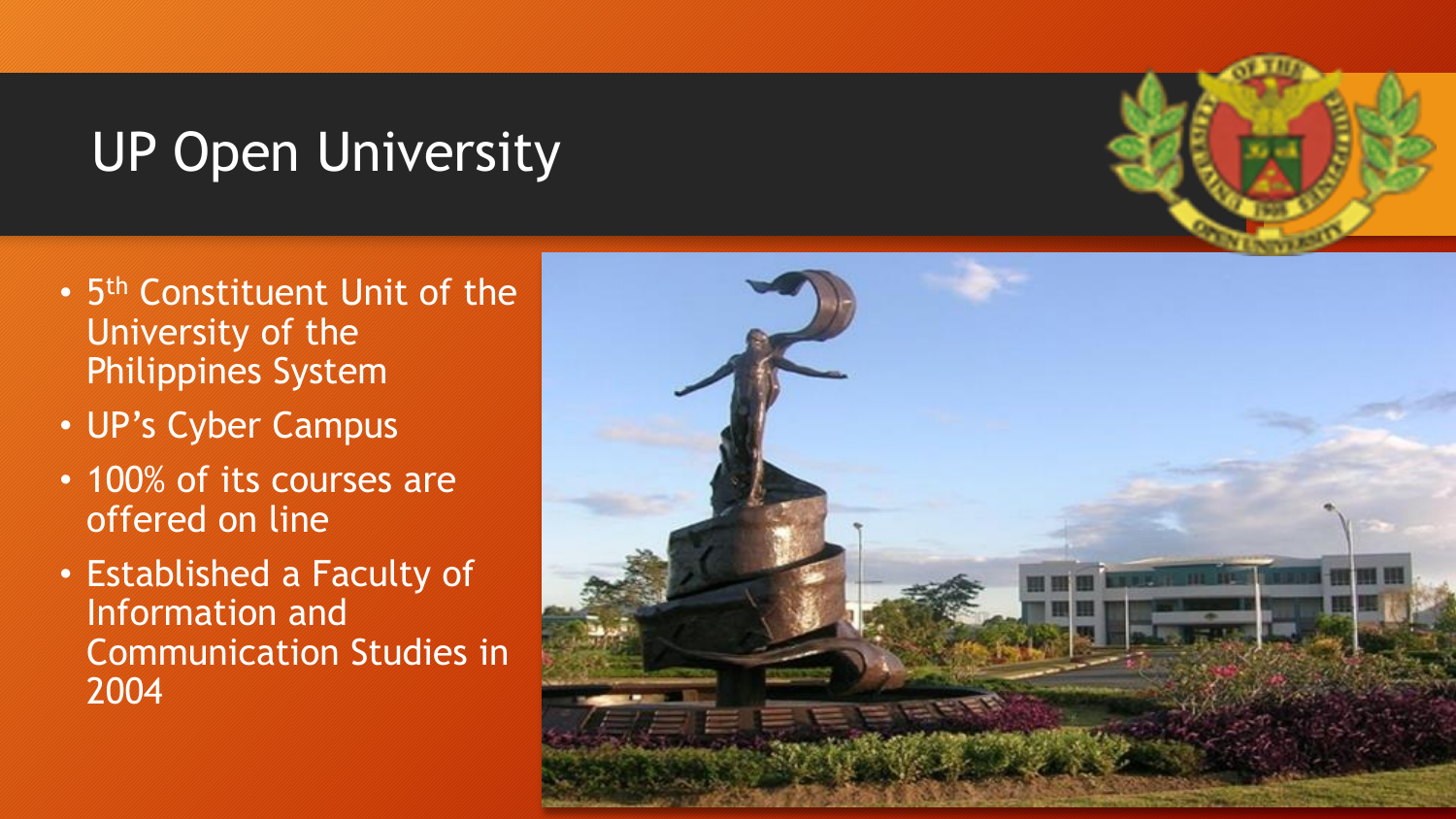#### Faculty of Information and Communication Studies

Living systems are open self-organizing life forms maintained by flows of information, energy & matter Living systems occur at different levels of existence Autopoiesis, the process of self-creation, self-organization & self-maintenance, is driven by cognition Cognition is achieved through communication Communication is a critical function among living systems and its substance is information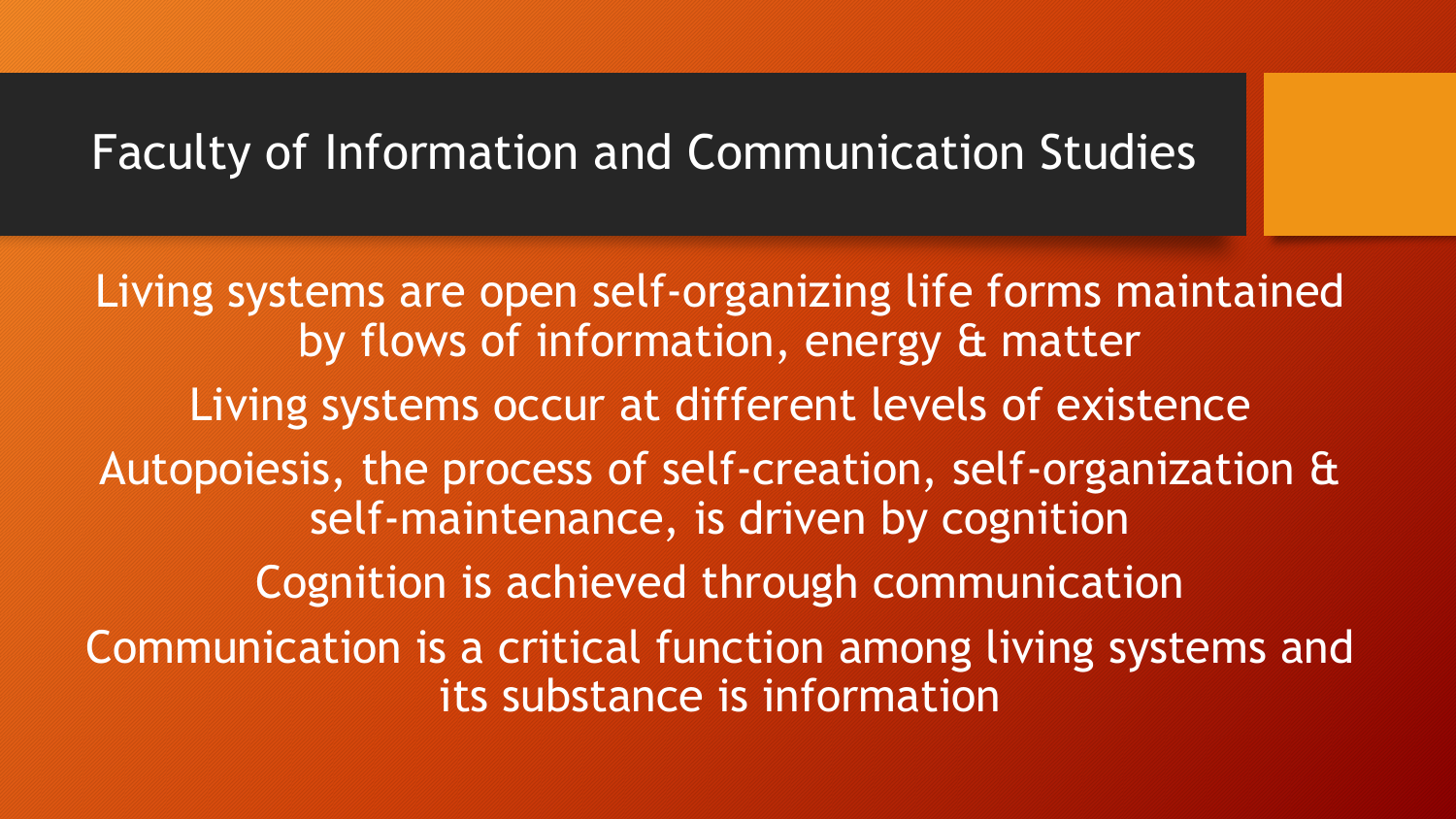# Theoretical foundation: COMMUNITAS

- A flow state is described as an optimal state of consciousness where we feel our best and perform our best
- Kotler and Wheal (2017) enumerate four attributes of flow states, which come under the acronym, STER: selflessness; timelessness; effortlessness and richness
- Flow states may be experienced not only by individuals but also among groups, the latter referred to as group flow or *communitas*, defined as a "group's pleasure in sharing common experiences" or "collective joy"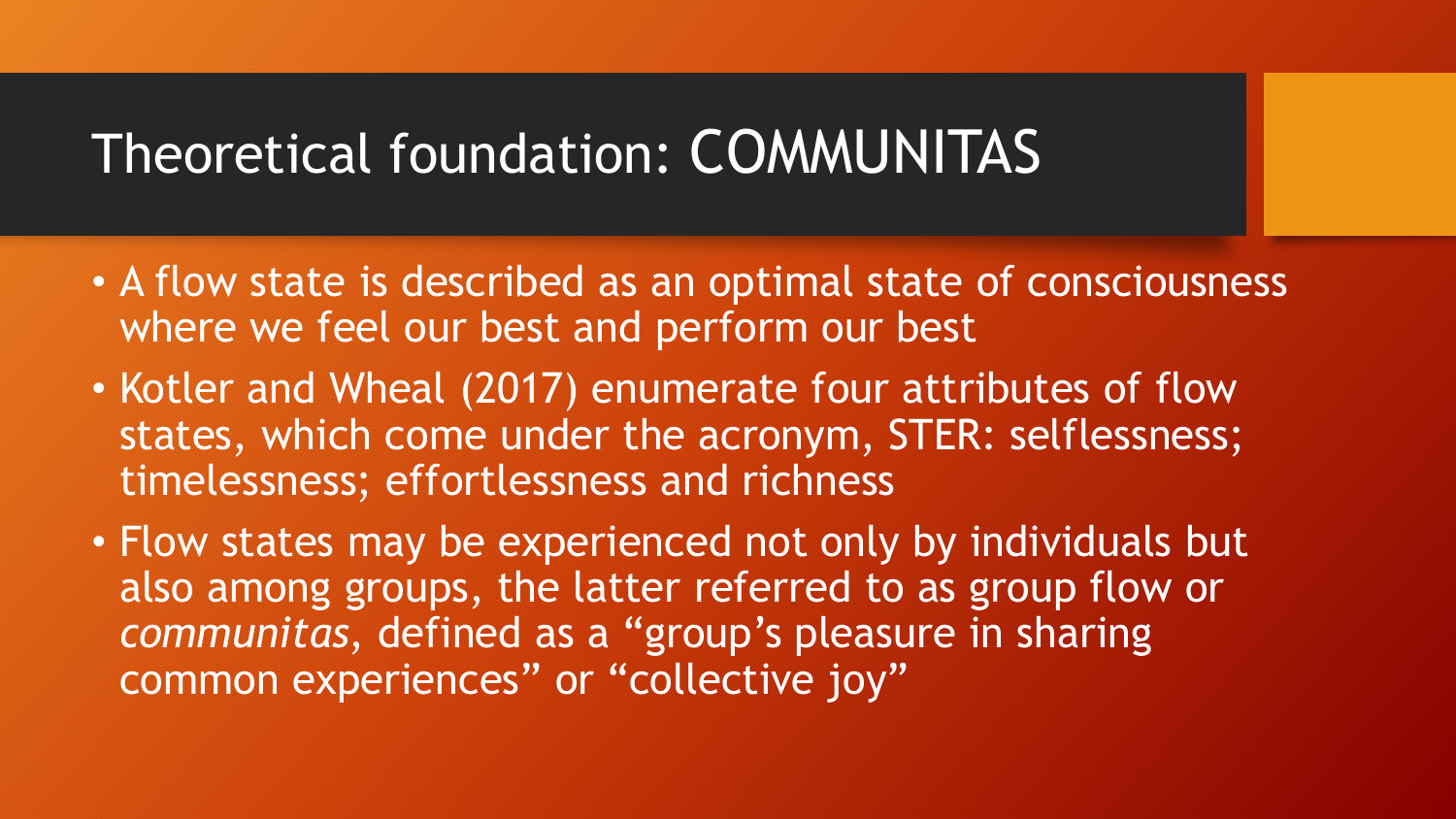### **Conditions**

Novelty of subject matter appear to contribute to the manifestation of individual and group flow states Atmosphere of collegiality even between generations Communicational abilities of the participants Implicit awareness of what participants can bring to the table Shared recognition of relationships among concepts discussed A build-up of a spontaneous discovery of emerging patterns in the discussion that may lead to new knowledge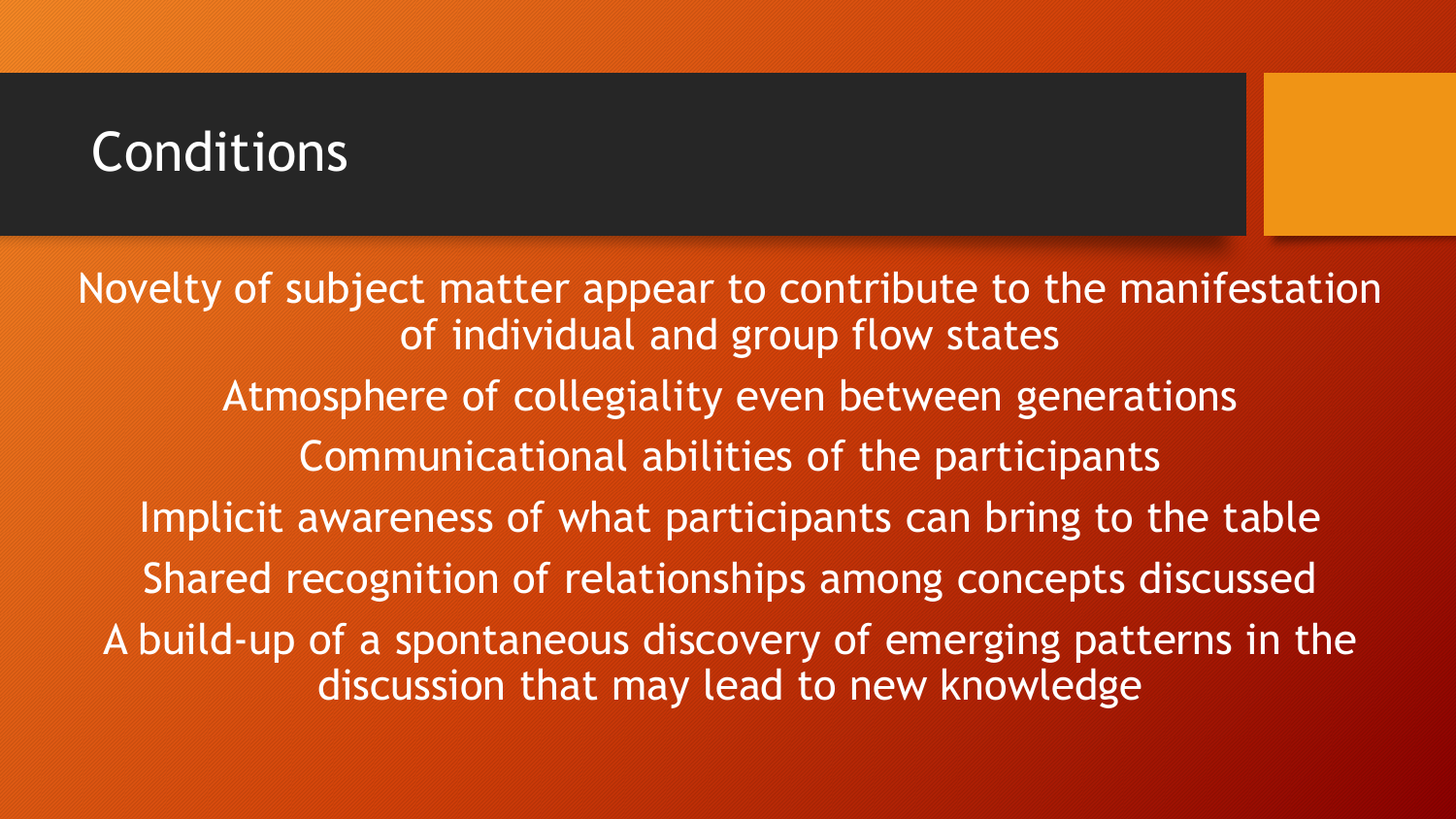### Indications of Group Flow

During these intense episodes of intergenerational exchanges, participants individually & collectively: *Feel less conscious of themselves Loose their normal sense of time Generate ideas effortlessly Experience the richness of the moment joyfully*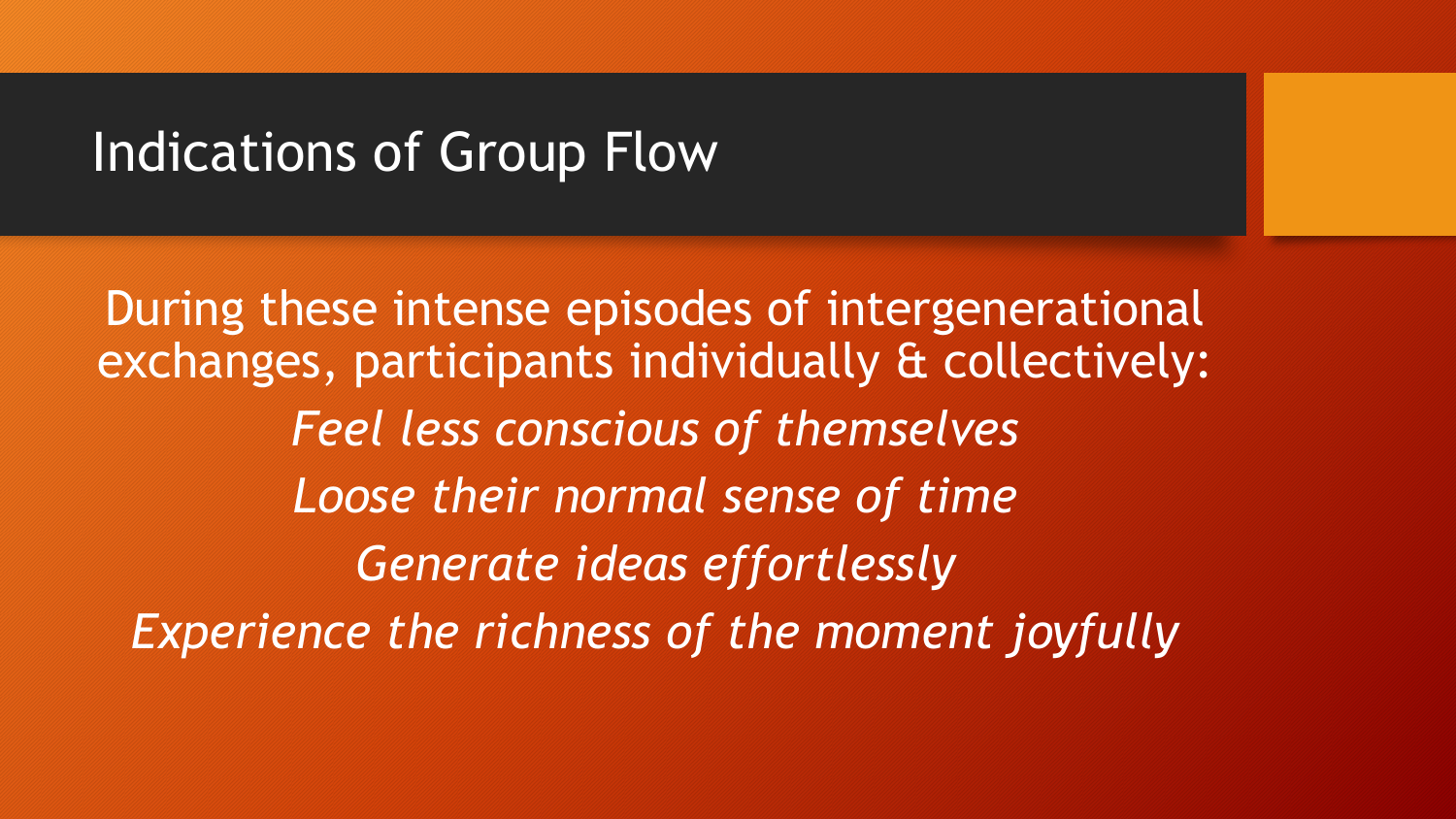# Theoretical foundation: AUTOPOIESIS

- Intergenerational experiences carry resonance in autopoietic discourse since it is concerned with renewal, regeneration & evolution of living systems
- A university, constituting different generations of academics, would represent such a living system engaged in a continuing effort of selfrenewal & self-reinvention
- Oftentimes, age, generational & ideological chasms are wide resulting in tensions that lead to system dysfunction
- During the states of *communitas*, intergenerational differences are diminished in a manner conducive to system renewal & reinvention